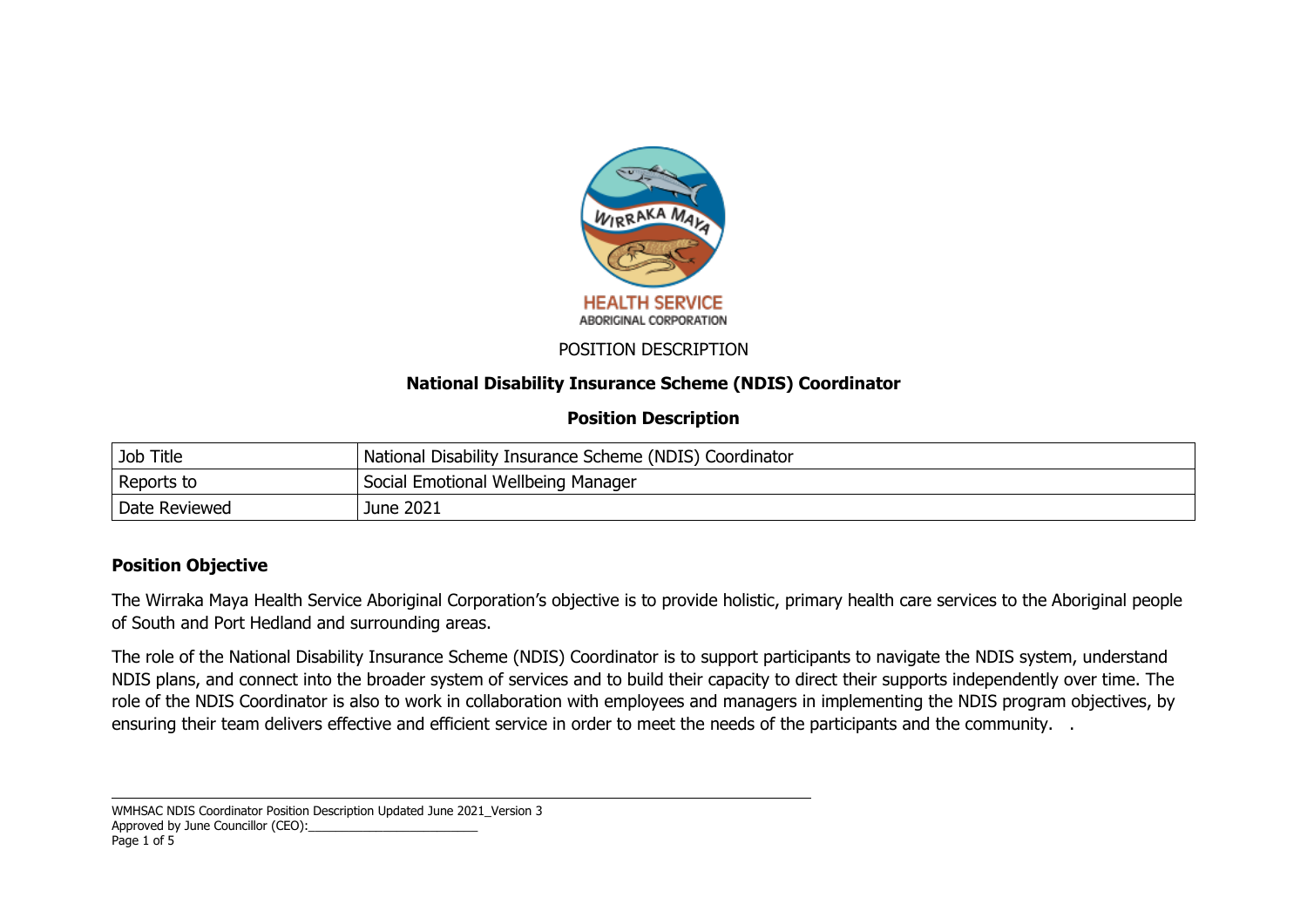# **1. Position Responsibilities**

| <b>Key Result Area (KRA)</b> | <b>Key Performance Indicators (KPI)</b>                                                                                                                                                                                                                                                                                                                                                                                                                                                                                                                                                                                                                                                                                                                                                      | <b>Measures</b>                                                                                                                                                                                                                                                                                                                                                                                                                                                                                                                                                                                                                                                                                                                                                                              |
|------------------------------|----------------------------------------------------------------------------------------------------------------------------------------------------------------------------------------------------------------------------------------------------------------------------------------------------------------------------------------------------------------------------------------------------------------------------------------------------------------------------------------------------------------------------------------------------------------------------------------------------------------------------------------------------------------------------------------------------------------------------------------------------------------------------------------------|----------------------------------------------------------------------------------------------------------------------------------------------------------------------------------------------------------------------------------------------------------------------------------------------------------------------------------------------------------------------------------------------------------------------------------------------------------------------------------------------------------------------------------------------------------------------------------------------------------------------------------------------------------------------------------------------------------------------------------------------------------------------------------------------|
| <b>Support Coordination</b>  | Provide coordination and transition support for<br>NDIS individuals using a person centered planning<br>approach;<br>Ensure individualised support plans are in place for<br>client based on NDIS goals;<br>Research and engage informal and main stream<br>services, providers and suppliers to support the<br>client to achieve their goals;<br>Locate, coordinate, manage and facilitate a range<br>of specialised support providers to meet client<br>identified needs;<br>Assist client in NDIS plan meetings as required and<br>appropriate;<br>Empower, and advocate where required, for clients<br>to build their abilities to exercise choice and<br>control to coordinate supports and access their<br>local community;<br>Provide outreach services and follow up as<br>required. | Provide coordination and transition support for<br>NDIS individuals using a person centered<br>planning approach;<br>Ensure individualised support plans are in place<br>for client based on NDIS goals;<br>Research and engage informal and main stream<br>services, providers and suppliers to support the<br>client to achieve their goals;<br>Locate, coordinate, manage and facilitate a<br>range of specialised support providers to meet<br>client identified needs;<br>Assist client in NDIS plan meetings as required<br>and appropriate;<br>Empower, and advocate where required, for<br>clients to build their abilities to exercise choice<br>and control to coordinate supports and access<br>their local community;<br>Provide outreach services and follow up as<br>required. |
| Coordination of a Team       | Assist and support NDIS staff to provide service<br>excellence;<br>Assist with identifying staff skills and allocating<br>workload appropriately;<br>Identify the workforce needs of the NDIS team and<br>develop and implement objectives for the<br>improvement of workforce capacity in consultation<br>with SEWB Manager.                                                                                                                                                                                                                                                                                                                                                                                                                                                                | Project plan in place for NDIS Team;<br>NDIS staff attend training as required;<br>NDIS staff concerns communicated to SEWB<br>Manager in a timely manner.                                                                                                                                                                                                                                                                                                                                                                                                                                                                                                                                                                                                                                   |

WMHSAC NDIS Coordinator Position Description Updated June 2021\_Version 3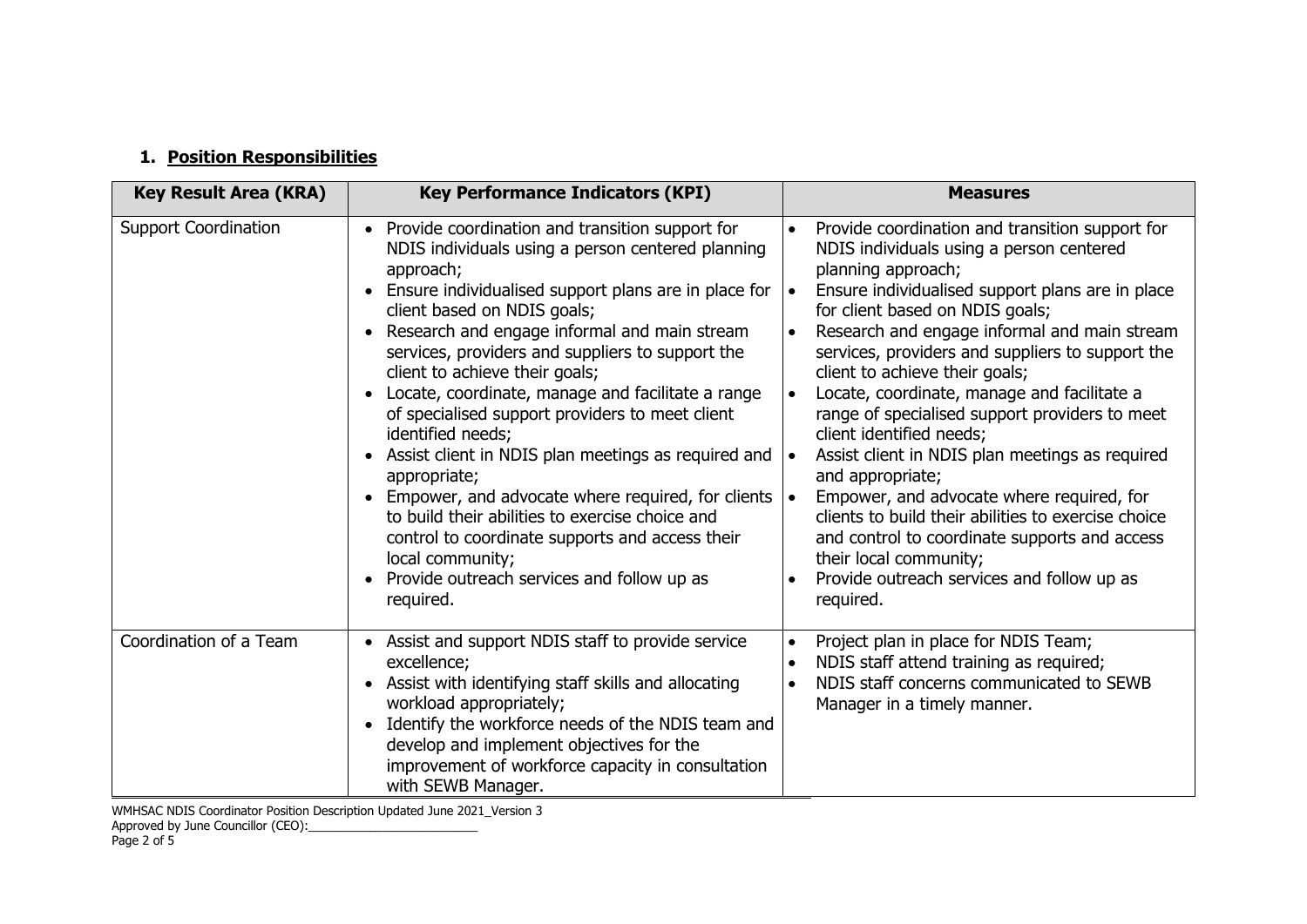| Compliance/Reporting          | Ensures that all NDIS reporting requirements are<br>met;<br>Case notes are recorded in Communicare for every<br>client contact;<br>Invoicing spreadsheets are maintained. | NDIS reports completed as required;<br>NDIS reports are completed on time;<br>Case notes in Communicare up to date;<br>Invoicing spreadsheets up to date. |
|-------------------------------|---------------------------------------------------------------------------------------------------------------------------------------------------------------------------|-----------------------------------------------------------------------------------------------------------------------------------------------------------|
| Demonstrate Commitment to     | Respect: We treat everyone with courtesy and                                                                                                                              | Nil successful complaints in relation to values                                                                                                           |
| <b>Values and Behaviours</b>  | have regard for their dignity;                                                                                                                                            | and behaviours.                                                                                                                                           |
|                               | Integrity: We always act with honesty and are                                                                                                                             |                                                                                                                                                           |
|                               | accountable for our actions.                                                                                                                                              |                                                                                                                                                           |
|                               | Leadership: We display and model positive<br>influence towards others.                                                                                                    |                                                                                                                                                           |
|                               | Innovation: We encourage new and better ways of                                                                                                                           |                                                                                                                                                           |
|                               | doing things.                                                                                                                                                             |                                                                                                                                                           |
|                               | Customer Focus: Our Stakeholders are at the core                                                                                                                          |                                                                                                                                                           |
|                               | of everything we do.                                                                                                                                                      |                                                                                                                                                           |
|                               | Teamwork: We develop relationships which enable<br>$\bullet$                                                                                                              |                                                                                                                                                           |
|                               | us to help one another.                                                                                                                                                   |                                                                                                                                                           |
| Collaboration                 | Work closely with local service providers to                                                                                                                              | Collaboration with other stakeholders;                                                                                                                    |
|                               | establish service requirements and provide                                                                                                                                |                                                                                                                                                           |
|                               | information, assurance and advice as required;                                                                                                                            |                                                                                                                                                           |
|                               | Work collaboratively with clients, families,<br>providers and other stakeholders.                                                                                         |                                                                                                                                                           |
|                               | Attend industry forums as a representative of                                                                                                                             |                                                                                                                                                           |
|                               | WMHSAC as required.                                                                                                                                                       |                                                                                                                                                           |
| <b>External Relationships</b> | Invited to and attend industry forums as a                                                                                                                                | Attendance at industry forums;                                                                                                                            |
|                               | representative of WMHSAC;                                                                                                                                                 | Positive feedback from peers in annual                                                                                                                    |
|                               | Promotes the goals and objectives of the                                                                                                                                  | performance review and an average rating                                                                                                                  |
|                               | organisation internally and externally.                                                                                                                                   | achieved of 3 or greater.                                                                                                                                 |
| Health and Safety             | Ensures compliance with health and safety policies                                                                                                                        | No breaches of Health and Safety Policies and                                                                                                             |
|                               | and procedures which reduces risk, employee                                                                                                                               | procedures.                                                                                                                                               |
|                               | incidents and injuries.                                                                                                                                                   |                                                                                                                                                           |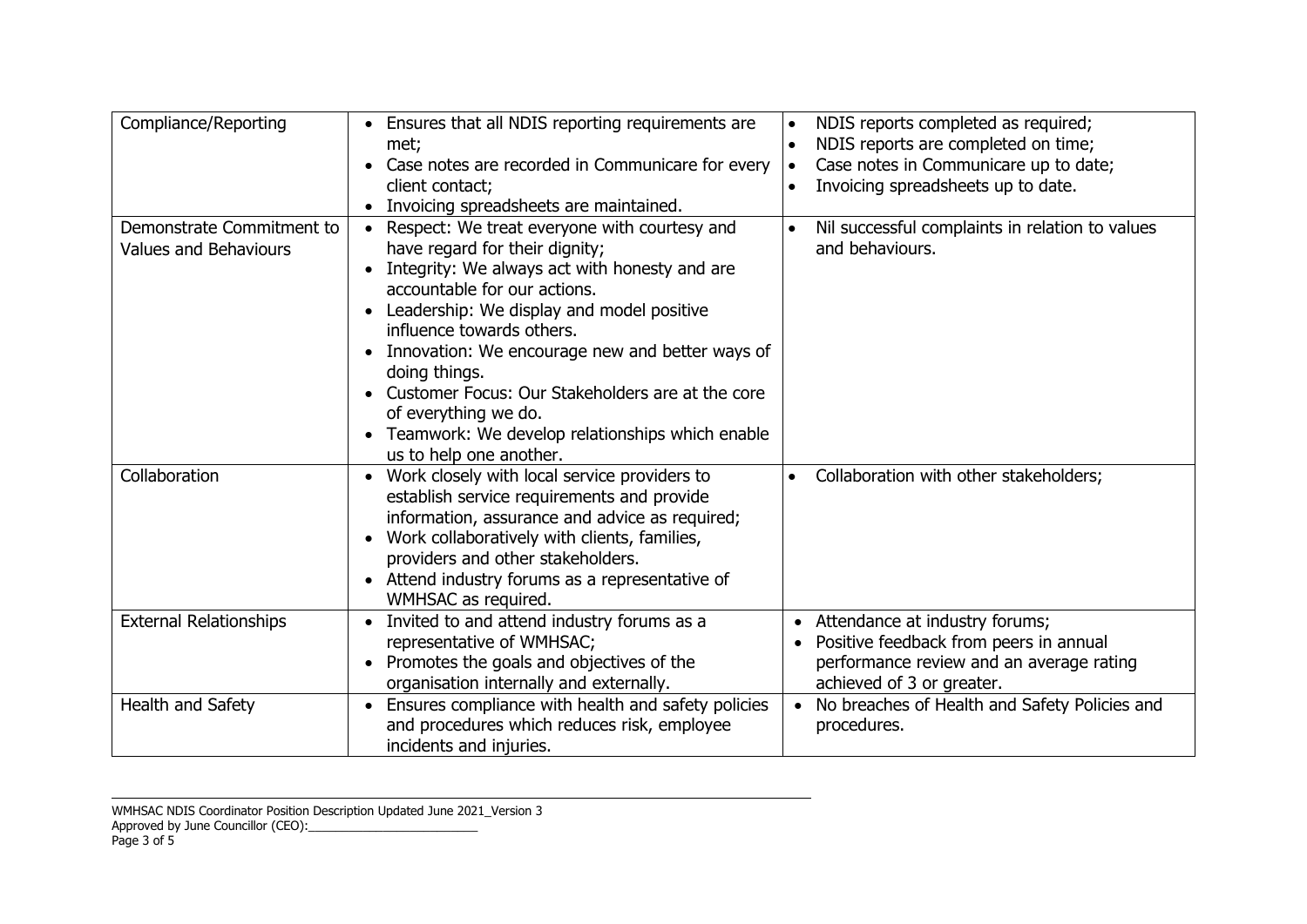| <b>Infection Control</b>                 | • Maintain infection control principles, policies and<br>procedures at all times and demonstrate leadership<br>in infection control.                                                                                           | Nil breaches of Infection Control policies and<br>procedures.                                                           |
|------------------------------------------|--------------------------------------------------------------------------------------------------------------------------------------------------------------------------------------------------------------------------------|-------------------------------------------------------------------------------------------------------------------------|
| Quality Improvement<br><b>Activities</b> | • Take an active role in continual quality<br>improvement in the delivery of client services;<br>• Ensure all standards are maintained consistent<br>with evidence based best practice standards as<br>applicable to the role. | Evidence of reviewing and improving client<br>services.<br>100% compliance with practice standards where<br>applicable. |
| Other duties                             | • All other duties as required.                                                                                                                                                                                                | All other duties completed as requested and to<br>set deadlines.                                                        |

### **Work Related Requirements/Selection Criteria:**

#### **Essential**

- Be approachable, positive, and respectful and has a contemporary attitude to people with disability;
- Demonstrate experience communicating in a culturally and appropriate way with community members;
- Demonstrated experience building client relationships and trust;
- Understanding of confidentiality;
- Understanding and knowledge of the impact of disability on daily life and how reasonable and necessary supports can impact on a person's ability to participate in community and economic life;
- Demonstrated experience in the facilitation of professional introduction, establishing relationships between participants, their families and 'other', as relevant stakeholders, service providers and pathway supports whether 'formal-informal';
- Comply with legislation and manage potential conflicts of interest and seek assistance to do so, if required;
- Sound working knowledge and overview about the communities working in;
- Ability to manage service delivery performance;
- Valid Western Australian Working with Children's Check;
- Valid Driver's License;
- A National Police Check.